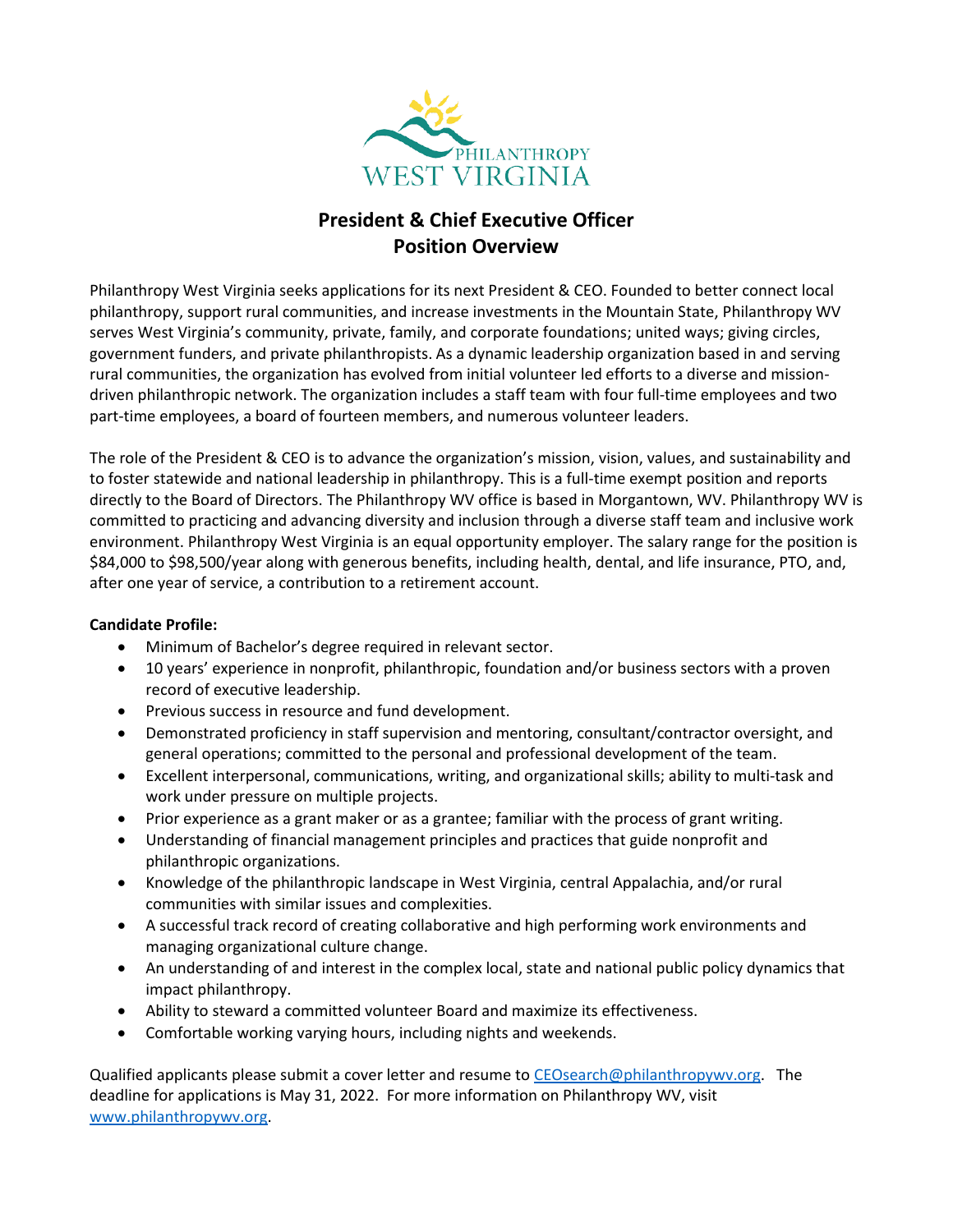

# **President & Chief Executive Officer Job Description**

The President & Chief Executive Officer provides leadership and direction that contributes positively to the organization's development and sustainability, positions the statewide leadership organization as a launch point for philanthropy in the Mountain State, and fosters effective partnerships with staff, board members, organization members, partners, and local and national funders/government/business.

#### **Leadership**:

- Delivers executive leadership for the organization and stewardship of its resources.
- Advances and champions the shared vision for Philanthropy WV, implements the strategic plan, and provides intentional direction toward accomplishing the organization's goals.
- Works with and mentors a diverse staff team, consultants, and partners.
- Applies best practices for accountability, priority setting, equity and inclusion, and delegation that empowers staff to maximize their work, performance, and impact.

#### **Board, Committee, and Working Group Relations:**

- Works with the board of directors, committees, and working groups to effectively implement and advance Philanthropy WV's mission, vision, values, and goals.
- Identifies and communicates key issues, recommends strategies to address them, and develops the appropriate action plans and partnerships needed to achieve long-term goals.
- Recognizes the value and importance of effectively engaging board, committee, and working group volunteer leadership efficiently to facilitate the organization's leadership initiatives and priorities.

#### **Member Relations:**

- In partnership with the Program & Engagement Manager and Membership & Operations Assistant:
	- $\circ$  provides leadership, direction, and assistance for the recruitment and retention of members.
	- $\circ$  delivers content, connects, collaborates, and inspires philanthropy through networking, educational, and professional development programs throughout the year.

## **Public Policy Advocacy:**

- Serves as a strategist and resource in leading advocacy efforts with the Public Policy & Advocacy Committee and partners including the WV Nonprofit Association.
- Ensures effective federal and state government relationships that advance the work of philanthropy and nonprofits in serving West Virginia's citizens, advancing opportunities to increase philanthropic giving, and increasing financial support for our state's nonprofits.

## **External Relations:**

- Represents and advocates for Philanthropy WV and the philanthropic community.
- Serves as Philanthropy WV's chief spokesperson to diverse audiences with varied understanding of philanthropy (national, state, and local).
- Markets the organization as the statewide resource in philanthropy.